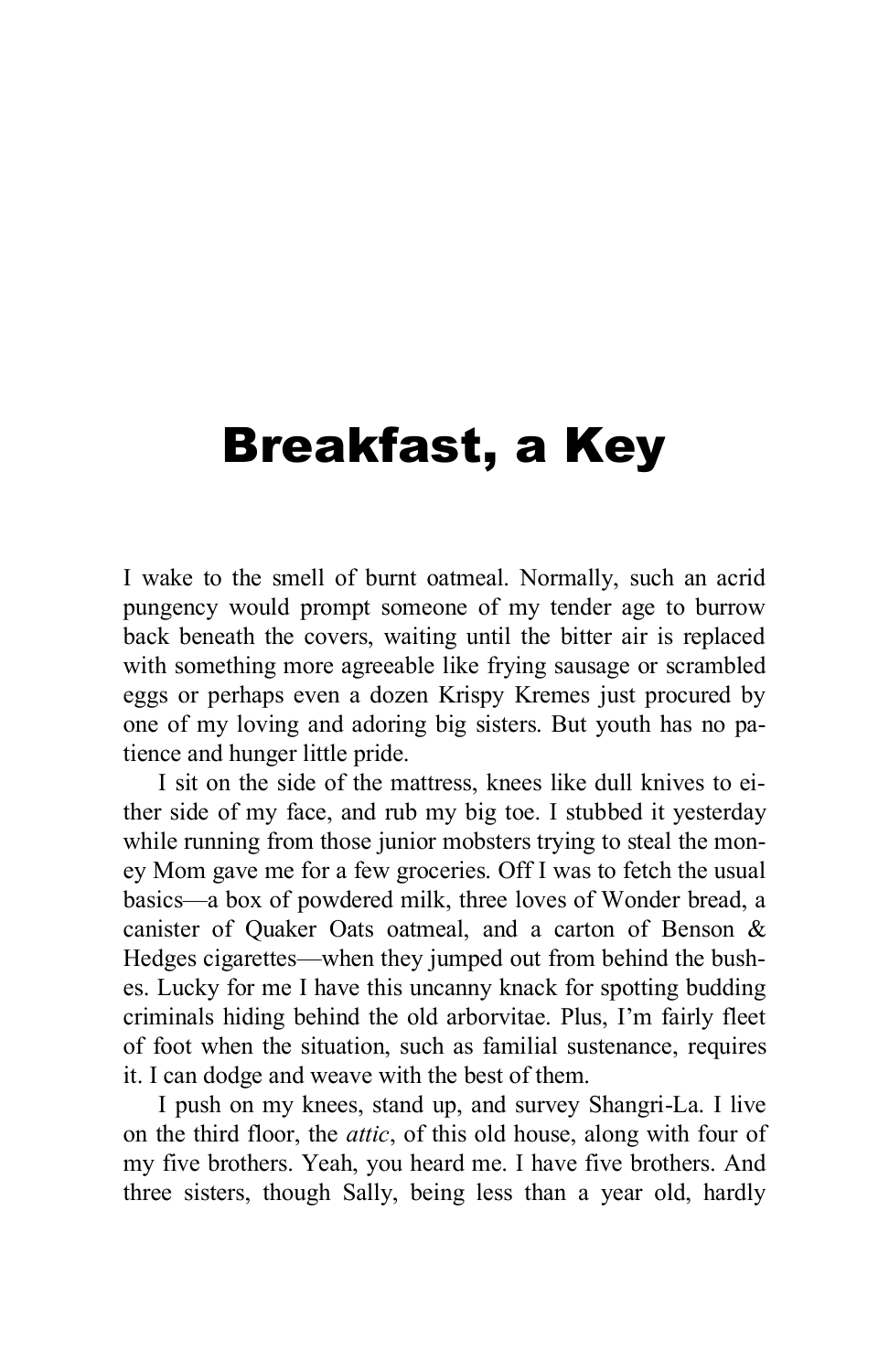counts. The girls are down on the second floor in an actual room to themselves. More about them later. Nick, just a year older than me, is wound like a pretzel around one of Brigitte's legs, a *Mad* magazine over his face, his BB gun lying over his left ankle. The rickety floor fan's right in front of his single bed. He gets a bed while me and Squirt only have mattresses plopped on the floor like soggy bread. In fact, everybody has beds except us two. Tommy's over on the right side of the window near the only potential bit of fresh air to reach us, himself clutching Brigitte's chest, a smile as big as the ocean on his sleeping mug. Squirt, on this even thinner mattress than mine, is sort of squashed into the far corner by Anthony's bed. He, meaning Squirt, is half-awake and I can see some movement underneath his sheet. He's been getting to know his six-year-old bod lately, so the rest of us try and leave him alone as much as possible. Anthony, the platoon leader of this here rag-tag outfit and genuine military man (he's taking ROTC at Akron U, though he's also considering entering the priesthood after college), looks blissfully oblivious to the mayhem and mess that is the third floor. A crooked black and white of General George S. Patton, framed, looks down with grim confidence from the slanted wall above his studio bed. Frankie, in his first year of art school at Akron, sleeps out in his Volkswagen bus now that summer's here. Some guys have all the luck.

I tidy up a bit before the old bulldog rouses—no need to have unnecessary punishment before the sun's barely above the rooftops, is there. Magazines and comic books go on the small shelf against the wall; plates, bowls, glasses, and various utensils are gathered onto a single plate crusted with day-old spaghetti sauce and placed at the foot of the stairs; shoes, shirts, underwear, and socks are lumped in a pile outside the overflowing plastic laundry basket; Brigitte, her parts scattered to the four corners of the room, is collected and slid behind the small door leading to the crawl space where Mom wouldn't think to look. I move Nick's weight bench in front of the door and put the bar laden with a full fifty pounds on the rack, just for insurance. I find an odd pack of matches on the floor and shove it beneath Tommy's mattress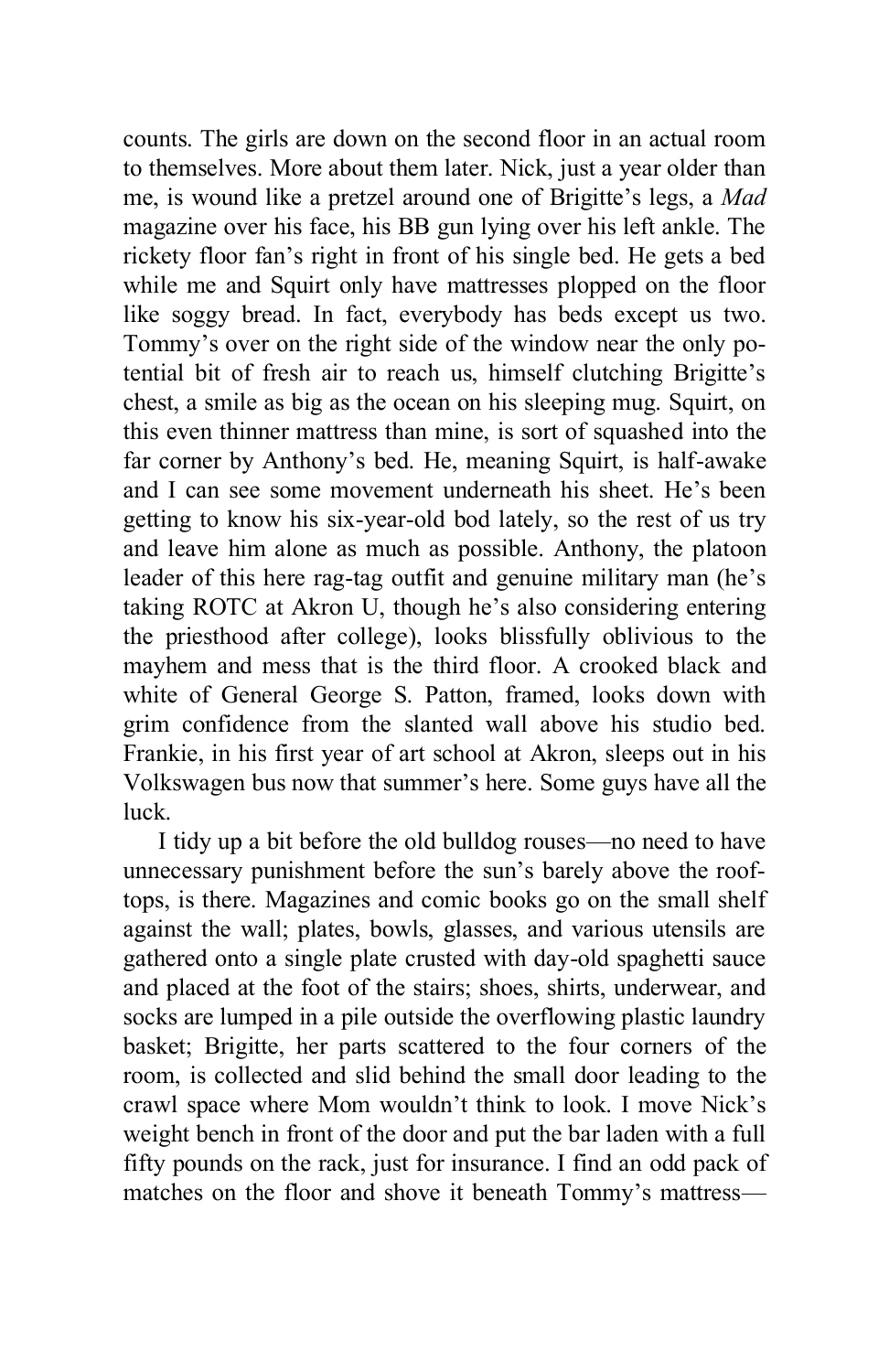the usual hiding place for such potentially explosive contraband. Then, like the good soldier Anthony taught me to be, I make my bed so there's not a ripple, not a crease, not a single defect in its cottony white contours. You know what Anthony does? He checks our beds and if there's so much as the slightest imperfection in it, he'll mess it up and have us make it all over again. He's Dad's long arm of the law up here where Dad can't go.

Following the malodor, I pick up the dirty dishes and half lean, half slide against the banister on my way to the landing, turn, and flutter on down to the second floor. All's quiet. Mom and Dad's door immediately to my left is open, the room glistening in sunlight, unoccupied. Mom's dark rosary hangs prominently around the porcelain statue of the Virgin Mary on their dresser. The girls' room is predictably closed to the world, as is the door to the right, their lounge. Yeah, I said *lounge*. Britt and Sissy brought Sally into their room so they could turn the other one into a lounge, a pad, a place of gossipy leisure where Dad was somehow convinced into installing a separate phone line. Sure, Britt pays for it out of money she earns from working part-time at the office, but it hardly seems fair that the two of them get one phone and the rest of the household has to share another. The closed doors don't mean a thing, since they keep them closed day and night, occupado or empty. The glossy photo of the Fab Four taped to the lounge door makes mockery of me. So cheery and clean and successful. I wince, sneer, and turn my head with contempt. I'd stop at the bathroom, but with my hands full of the precariously perched pile of used dishes, I defer and continue the descent. Down to the second landing, turn, and I'm spilled into the hall connecting the living room, dining room, and kitchen, my ultimate destination.

"Here," I say, handing Britt the dirty dishes.

"What?" she says, pretending she doesn't know what's going on. I remove my hands of the mess just as she realizes the whole thing's about to crash. Her bleach-blonde, short-clipped mod haircut jumps like a spooked poodle.

"Where's Mom?" I do inquire. A pertinent question, since Mom would never burn the oatmeal.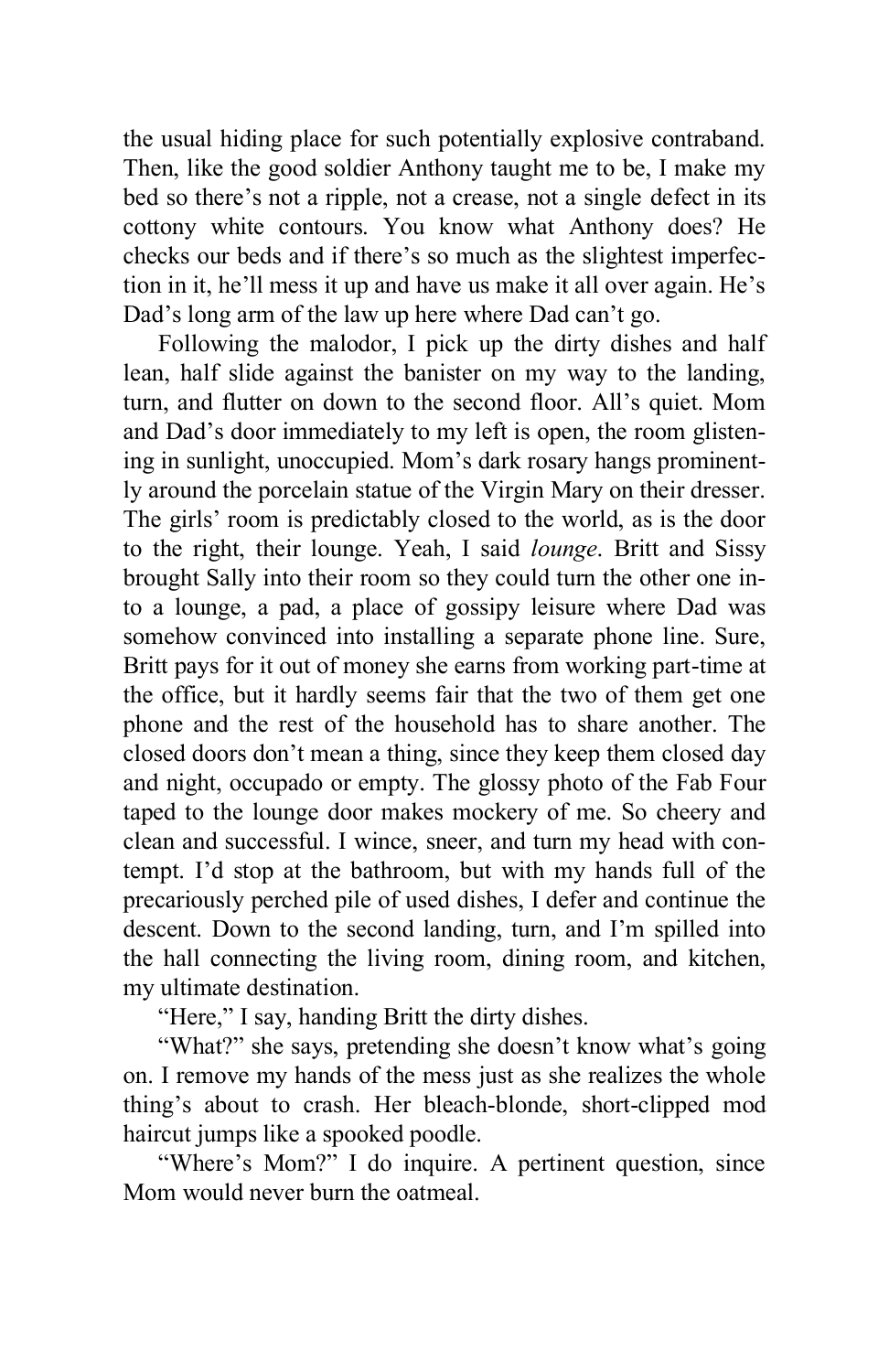"You guys shouldn't leave these up there so long," she says. "You'll draw rats."

Wow, she's styling it today with the miniskirt and go-go boots and long fake eyelashes. And Dad puts up with it.

"That's why I brought them down," I tell her. "So, you're going to chastise instead of praise, eh?" I slide past Dad, sitting at the head of the kitchen table with his back toward me, and give Gram a kiss on the head. "Morning, Gram." Gram sits on the church pew along the wall, staring right into Dad's jolly profile, whether the table is packed or not.

"The day nearly over, and you now just getting up?" She gives a big whole-body sigh that nobody responds to. A big sigher, she is.

"Aw," I say. "Come on now. I'm the first private in the platoon vertical and of sound mind, and that includes Anthony, the drill sergeant himself."

"It's time they get up," Dad grumble-mumbles.

"When I was a girl in Sorrento," Gram goes on, "my mama have me up to feed the goats and go to the market." Her finger comes off her lap and takes aim at the ceiling.

"Who are you pointing to?" I say, my eyes glancing skyward.

"You know who," she says. "You know who and you should be careful. You good boy, Puck, but sometimes. You jokey all the time. I like a joke, sure, but you can't joke all the time."

Dad, raising the left corner of the newspaper to block out Gram's sourpuss mug, gives me a surreptitious lift of the old eyes. He normally ignores me, so I appreciate the facial gesture of empathy.

"We don't have any goats, Gram," I say all cheery-like. "Perhaps you haven't noticed, but we live in an urban area. A *city*, Gram. No goats for miles and miles."

"Don't get smart," says Britt, bopping me on the head with a fly swatter.

"I'm not being smart," I tell her. "I'm just reassuring her that if we had goats, I'd be up at the crack of dawn milking away and tossing them scraps. Well, if we had any." I bend down and give Gram a kiss on the cheek. She squirms and giggles like a little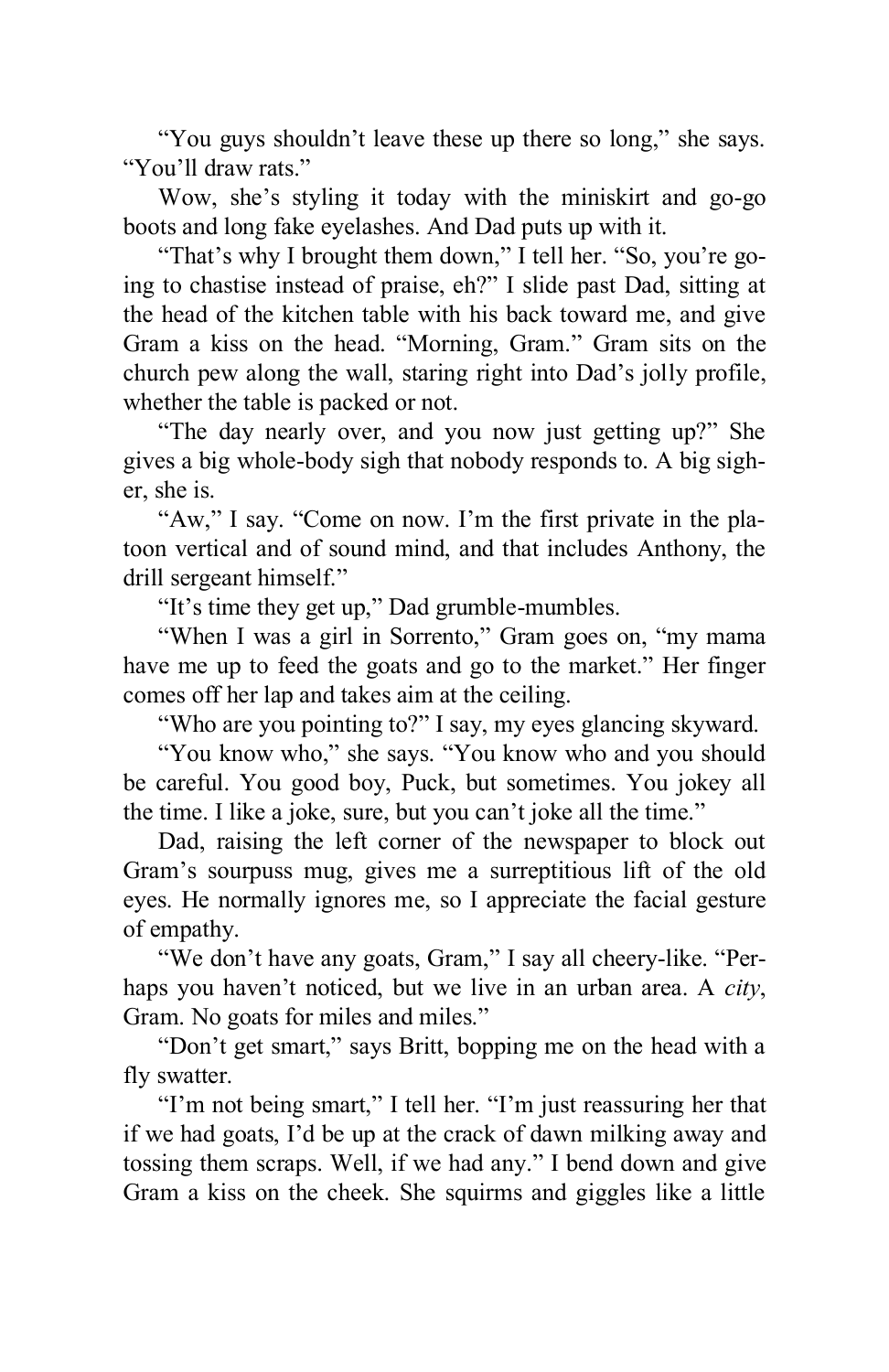kid.

I sit on the bench on the other side of the table, to Dad's right. It's always strange sitting at the table with elbow room. And it *is*  unusual, us getting up so late. More than unusual—it's downright insubordinate. But then we were up into the wee hours rearranging Brigitte's body parts into various creative and fascinating ways, with Anthony himself as impromptu instructor. He might be our bulldog sarge, but he's bursting with hormones like the rest of us.

"Something smells yummy," I say facetiously.

"Stop," says Britt. "You try making it sometime."

"So, where's Mom?" I ask again. I sure do hate repeating myself.

"She can't find her key," says Britt, nodding out the kitchen window.

"Who, Mom?"

"Buzzy." Buzzy's the reclusive girl next door.

"What key?" I say, dumbfounded.

"The house key. Mom's over there helping her look for it."

"That explains the burnt oatmeal. Ever think of reading the two-sentence instructions on the cylindrical canister?"

Britt gives me another bop of the fly swatter. And to think, Squirt mouths that thing on a daily basis.

"We had four goats," Gram utters, adrift in her own la-la land. "I love them all. They like my own brothers and sisters. I wonder where they are now."

Dad turns his head just a hair in Gram's direction and tries not to sneer. "Why don't you go help your mother look for the key," he says, turning back to sanity and my mug. It's not really a question, you understand.

"Right now?"

"Son."

"Yes sir"

"A brown one . . . and a black one . . . and a white one . . ."

"Here," says Britt, putting a day-old doughnut in my hand. I sneak on out of there before Dad notices I've absconded with one of his stale delectables.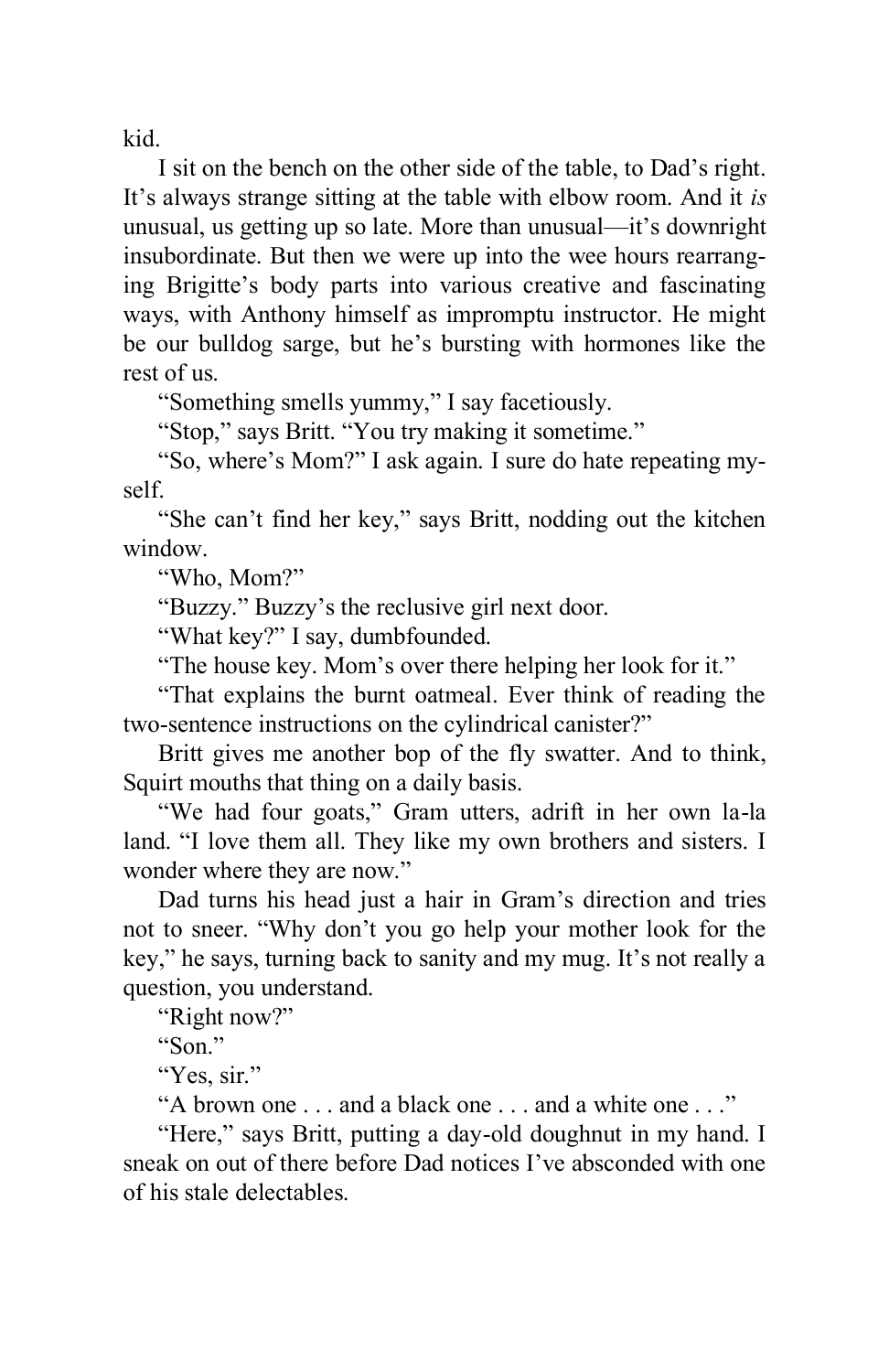I cut through the hedges along the driveway and pop out into Buzzy's front yard, dispensing of the doughnut in three bites. I find Mom and Buzzy standing by the rusted old drum, a pile of black ash beside it. The drum is smoldering. It's where they burn most of their trash.

Mom's all somber and sad-looking, and Buzzy's in even worse shape, with genuine tears bleeding down both cheeks. I never got this close to her before, never got a good look at her. She doesn't come off her porch for more than a minute or two, and that's to toss more garbage into the smoldering drum. Her mom, whose name none of us knows, she'll sit in her yard in a chair watching the traffic of Tallmadge Avenue go by. She sits there like a Sherman tank waiting to be refueled, legs out wide, hands on thighs. Just sits there and stares. I look at Buzzy. She's sort of pretty, actually, even with that short haircut. I try and picture her with long hair and lipstick and maybe wearing one of Britt's or Sissy's tops instead of that white T-shirt with the rolled-up sleeves.

"Dad said you needed help," I say to Mom.

"Puck, you know Sandy," she says.

"Hey." I force a smile.

Buzzy doesn't flinch; those tears keep coming.

"She lost her house key," says Mom. "She's looked in the ashes, but she can't find it. I've looked too, but it doesn't seem to be here."

I keep the old mandible clamped shut. The elephant in the yard—why she's looking in the ash pile for a house key—ain't going to come out of *these* lips.

I get on my knees and start sifting through the ashes.

"Use this," and Mom hands me a spatula, presumably from Buzzy's house, since I don't recognize it.

"What kind is it?" This time I address Buzzy. She lifts her pointed chin. Her big brown eyes look like shot moons.

"It's just a key," she says.

"But is it shiny? Big? Small? A skeleton key?"

"It's not a *skeleton key,*" says Buzzy with sarcasm so thick I realize I offended her.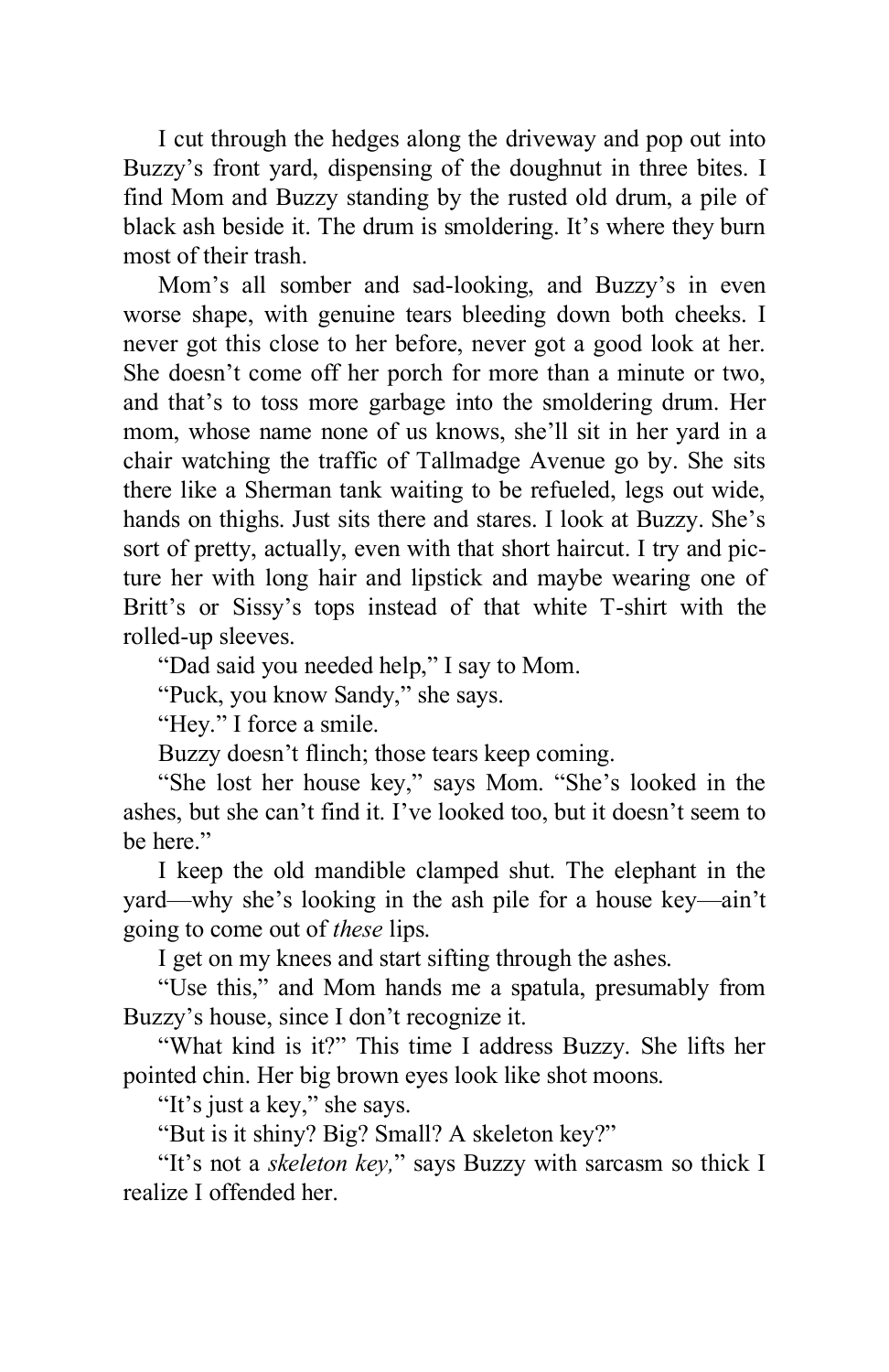"I'm just saying, it helps if I know what I'm looking for."

"She's upset," says Mom.

"It's a regular key," says Buzzy. "Kind of shiny, I guess. I never paid much attention to it. It's gone. I know it's gone."

I keep on looking, but there's not much recognizable in the ash pile. The end of a charred piece of wood. A couple paper clips. A corner of a cereal box. But there's no key.

"How about in the drum?" I ask her.

"I don't know," says Buzzy.

"You want me to look?"

"It's burning."

"I can dump it out if you want me to," I tell her.

Buzzy looks more pained than ever. She turns her head to the house in a way like maybe it hurts her to do it. I'm standing straight up now not bothering to wipe my sooty hands yet, waiting.

She tells me to go ahead and so I feel the rim of the drum to see if it's hot and, since it's barely warm, dump it on its side and jiggle the smoldering trash and black and gray ashes out. Buzzy gets down with me and takes the spatula from my hand and picks through it.

"Puck . . ." says Mom, nodding. She means to have me do it for Buzzy, but I know that Buzzy wants to do it herself. I do what I can, flicking at things with a stick.

"It's not here," says Buzzy. "What am I going to do? I've lost it. The key's not here. What will I tell her?"

The spatula drops from her blackened palm into the soot.

"I'm . . . sure your mom will understand," says Mom. "I can talk to her. Would you like that? Sandy, I'm sure it will be all right."

Buzzy looks like a house on fire.

"You don't understand! Leave my mother alone! Stay away from here!" She shoves Mom on the shoulders, then does the same thing to me.

She starts running toward her house and then, like there's some invisible barbed-wire fence ten feet away from the porch, she stops. She jumps in place flapping those thin, white arms, and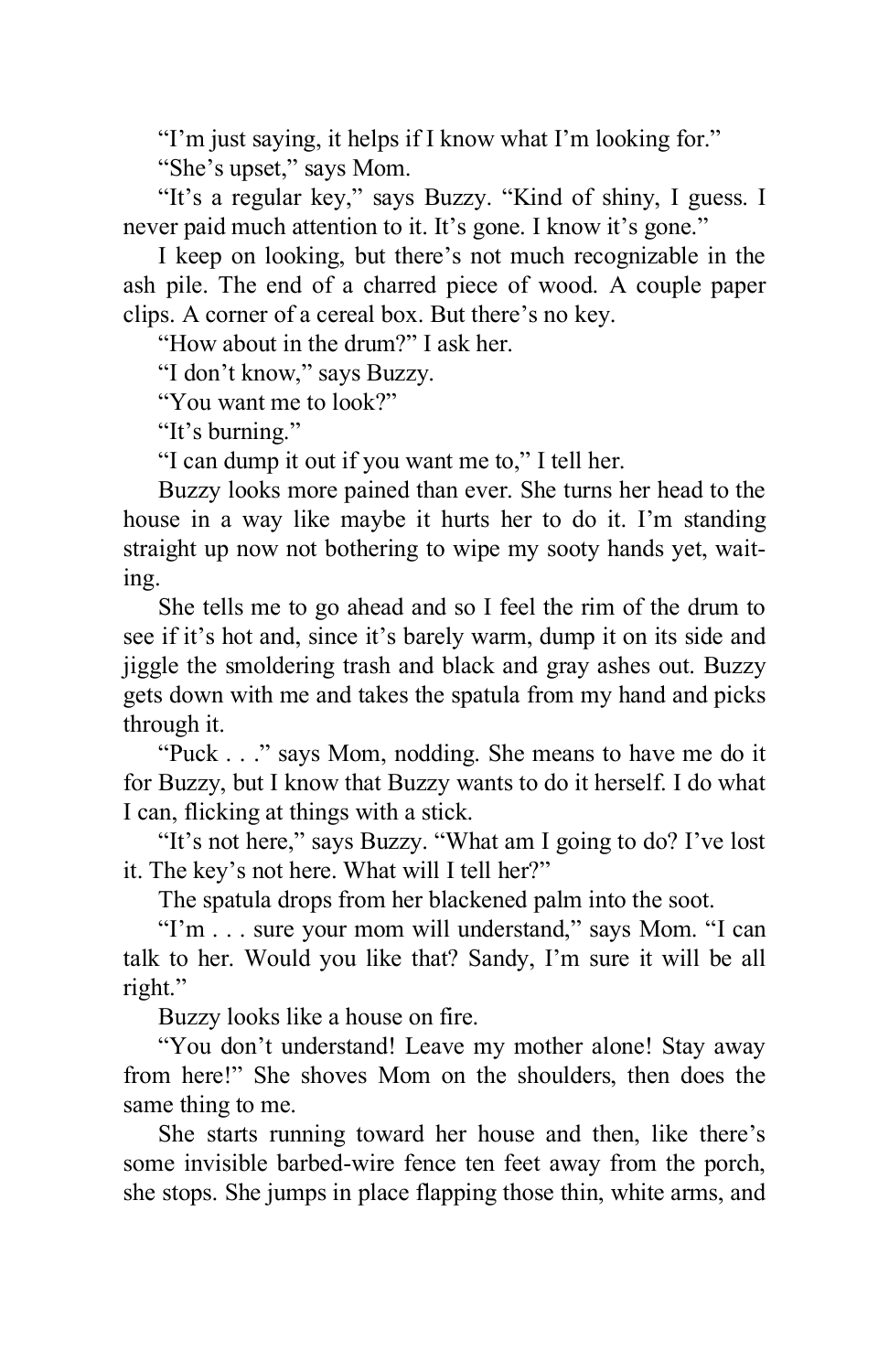then starts running around the yard. Just running and running like it's some kind of cinder track.

I scoop up most of the ashes with the drum sideways, then turn it upright. I try and make things just like they were, not better and not worse, but exactly the same. I let Mom go through the hedges first. Buzzy starts throwing rocks at us and saying all kinds of cuss words. I want to protect Mom and protect Buzzy at the same time, but it's pretty tough to do either.

When we get back in the house everybody's packed around the table like you might see in a submarine. You know, bodies just crammed side by side with no room, hunched over, looking somewhat miserable. They're all shoveling in the burnt oatmeal. Nick's got a *Mad* magazine to his face, while Anthony's reading some military pamphlet. Sissy's standing off to the side ironing her hair on the ironing board. She likes it straight as a rail, just like old Joan Baez. Mom pops her head over Tommy's shoulder to take a look in his bowl, then makes a face.

"I tried, Mom," says Britt, "I really did."

Mom starts making toast and tosses the pieces on a plate as soon as they come out. Our toaster is industrial-sized and can do six slices at a time. She brings out some cut celery sticks, an unusual item on the breakfast menu to be sure, but nobody complains and we snatch them up.

Dad sets down the Sports page and I grab it before Nick can. Lucky for me the *Mad* magazine has him distracted. I smile at him big and wide. He ignores me.

"Well?" says Dad from behind the Lifestyle section, his leastfavorite part of the paper.

"What's that, Dad?" I say.

He looks at Mom. "What was that all about?" He means over at Buzzy's.

"Oh," says Mom, "nothing really."

Dad's not one to dig for more info than is absolutely necessary. But he couldn't help seeing me wash the soot from my hands, and I'm sure he heard Buzzy yelling.

"You sure about that?" he says.

Mom comes over and rubs his shoulders and kisses the top of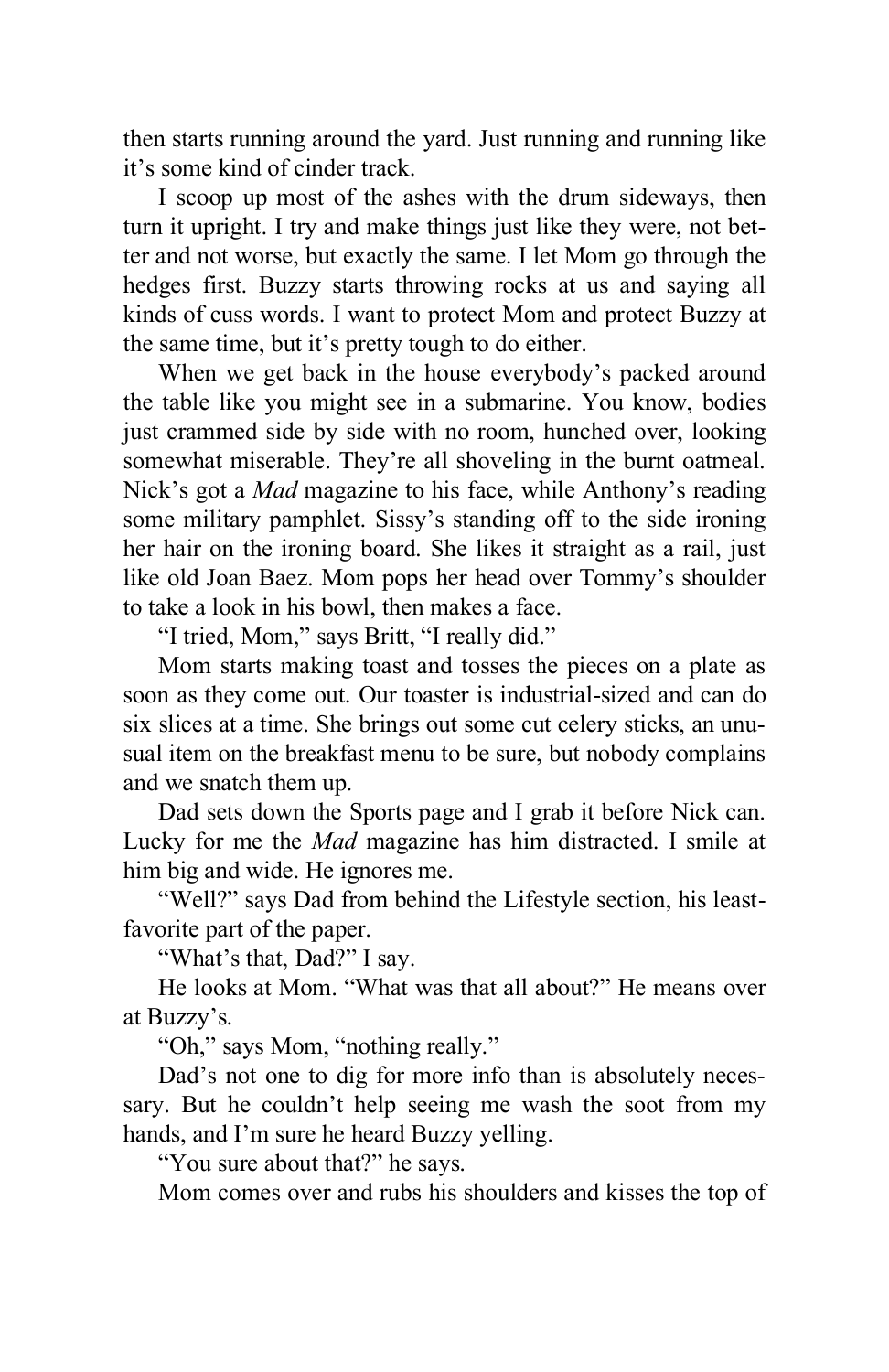his head.

"Would you like me to fry up some eggs?" Mom's a whiz at keeping Dad on an even keel. She's a real study in diversionary dialogue.

"I'm fine," says Dad, patting her hand.

"I don't mind. You can't go till lunch on that."

"It's all right. You have enough to do."

"Are you sure?"

"I'm sure."

"Hey, Mom," says Squirt. "I'd like some eggs!"

"She didn't ask you," I tell him.

"But I want some!"

"Eat your oatmeal."

"But it's burnt."

"What's your point, kid?" I ask him, hands clasped above the table, giving him the droopy eyes.

He makes a frown, crosses his arms, and pouts. Wow. And he thinks that's going to work *here*? The kid's got gumption, he's got spunk. But a heck of a lot to learn.

"Something's burning," says Tommy.

I raise my eyes all full of sarcasm. "Oatmeal? Remember?"

"No, I mean really burning."

I look over and see the tip of Sissy's hair caught on the pointed part of the iron as she slides it across the ironing board. It's sizzling like melting plastic.

I jump up and flick it away. She slugs me.

"Don't," she says.

"I was trying to save your head from going up in flames," I tell her. I wag the end of her singed hair in her surly mug.

"Oh," she says. "I'm sorry, Puck." She touches my arm in sisterly affection.

Sally, over in the high chair, dissatisfied with leftover mashed lima beans, tosses them on the floor. Britt moves to calm the kid down, slips on the lima beans, and goes flying. Hits the old linoleum with a thud, but before she does the wooden burnt-oatmeal spoon in her hand whips around, sending the sticky stuff all over the kitchen.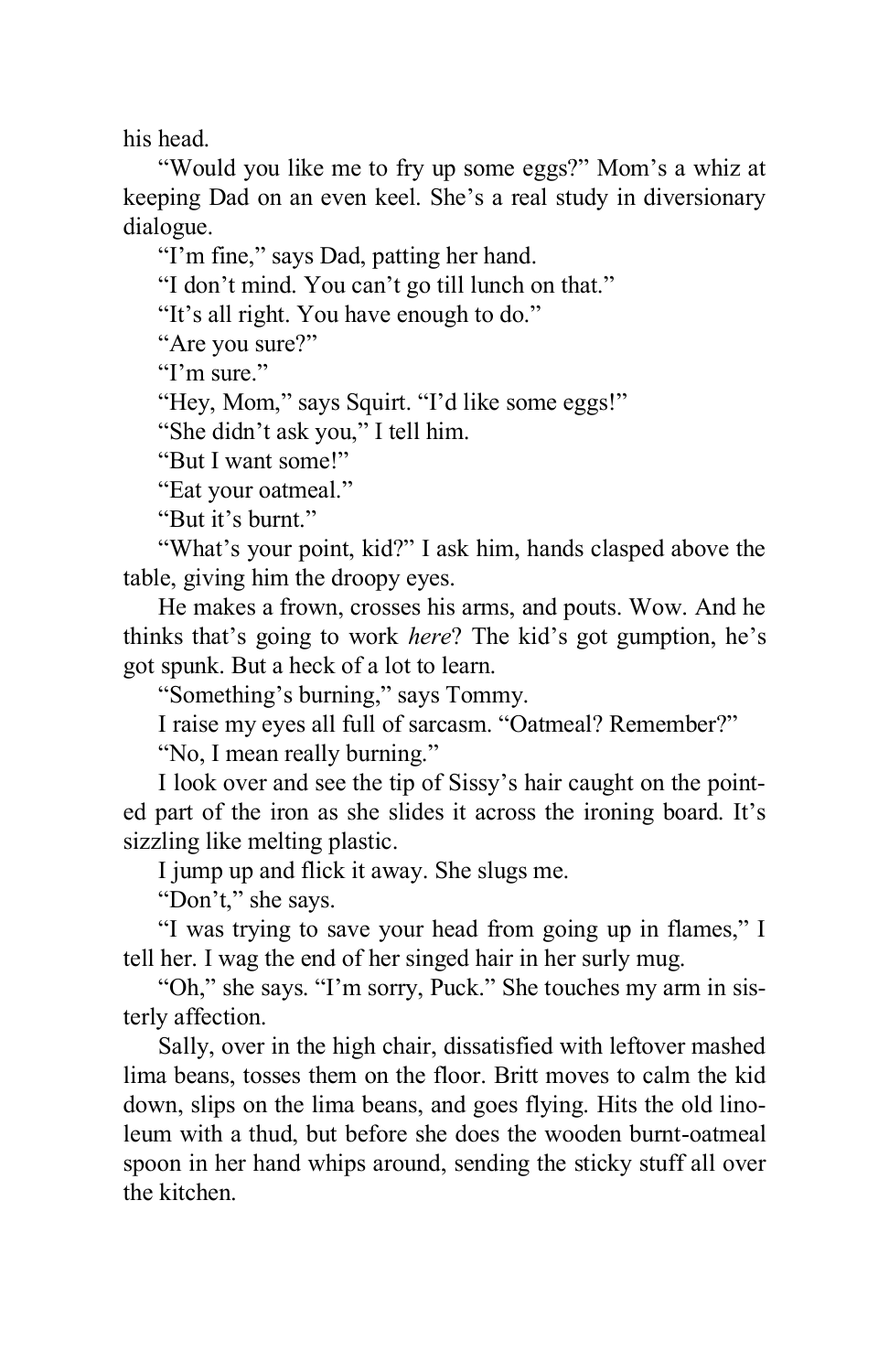Mom just keeps on rubbing Dad's shoulders. He lifts the paper higher so he can't see anything else.

"Look," he says, "there's a plant sale at Bob's Greenhouse." "Oh, really?"

"That's what it says. What do you think about that?"

"I wonder if they have marigolds. You know how I love marigolds."

"Sure, why not?"

"Maybe I'll take a drive over there today," says Mom.

"Yes," he says, patting her hand, "why don't you."

Mom helps Britt clean up the lima bean mess and then they calm Sally down. Dad wheels back from the table, turns around, and heads toward the stairs leading to the side door. Anthony and Tommy get up to go help him down.

"Have a nice day at work," Mom says to him.

"You too," he says.

After breakfast, me and Nick and Frankie scrub the kitchen floor. It's only been two weeks since we did it last, but the oatmeal moved it up on the to-do list. Since we're at it, Mom has us do the kitchen walls, and then the dining room walls. After lunch we hit the front yard. Seems Dad spotted a few weeds mixed in with the lush fescue greenery. Frankie and Nick have real weed diggers, but I have to use a table knife. We don't wander around the yard haphazardly looking for the old dandelion, no sir. Dad showed us long ago how to do it methodically, systematically, so every square inch of the yard is scoured. We get on our hands and knees, side by side, and move forward like a phalanx, each of us uprooting the ones that fall within our path. I do feel sort of bad yanking them out. Especially the odd time I get one with the whole root like a carrot. I hate being the hands of death, even if it is to some dumb old weeds. Weeds are just plants that nobody wants. I understand their predicament. No, I do. But listen to this. I've got this patch on the shady side of the house where the others don't go much where I replant some of them. There's good dirt over there. I coil the long carrot roots in holes I dig with the hand trowel, cover them up, and water them. Sometimes they don't make it, but sometimes they do. When they form the white